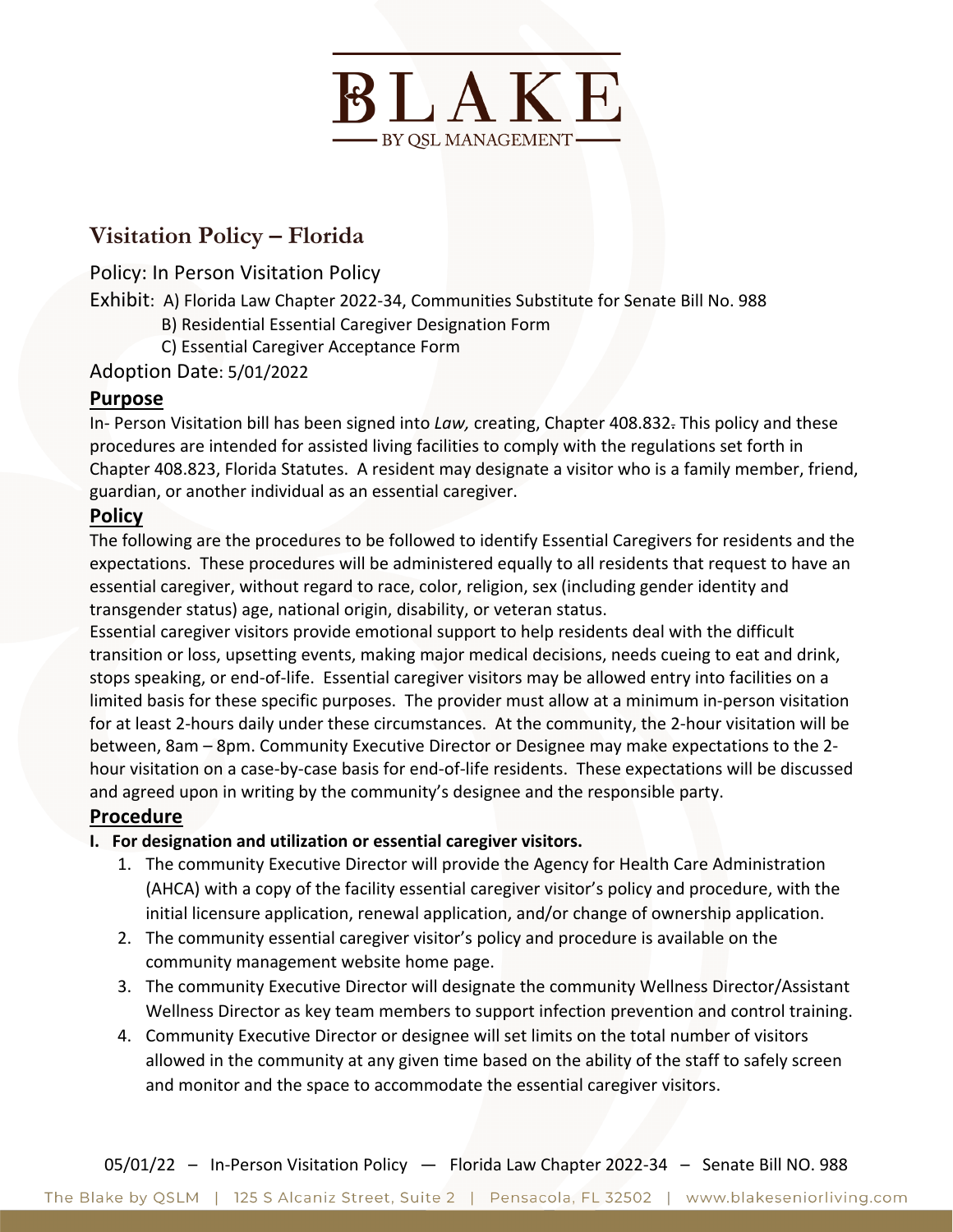- a. Identify locations for visitations/care to occur and planning for residents that may have shared space and communities with minimal common space to identify maximum time and availability.
- b. Provide outdoor visitation spaces that are protected from the weather elements, such as porches, courtyards, patios, or other covered areas that protected from heat, and sun with cooling devices, if needed.
- c. Community will create indoor visitation spaces for residents in a room that is not accessible by other residents or in a resident's private room if the resident is bedbound and for health concerns and cannot leave his or her room.
- 5. All residents and/or POA/Guardian if appropriate will be asked if they want to identify an Essential Caregiver.
- 6. All new residents will be asked if they would like to identify an Essential Caregiver upon movein. **(Residential Essential Caregiver Designation Form**).
- 7. All residents will be allowed to update as requested the name of Essential Caregiver of record within 2 business days of request.
- 8. Residents are allowed in-person visitation in all the following circumstances unless the resident objects.
	- a. End-of-life situation
	- b. A resident who is living with family before moving into the community is struggling with the change in the environment and lack of in-person family support.
	- c. The resident is making one or more major medical decisions.
	- d. A resident is experiencing emotional distress or grieving the loss of a friend or family member who recently passed away.
	- e. A resident needs cueing or encouragement to eat or drink which was previously provided by the family member or caregiver.
	- f. A resident who used to talk and interact with others is seldom speaking.
- 9. Community will maintain a visitors log for signing in and out using the Accusheild kiosk system.
- 10. No more than one essential caregiver visitor may be designated per resident.
- 11. The policy does **NOT** prohibit essential caregiver's visitor's visits, if the specific resident to be visited is quarantined, tested positive, or showing symptoms of a communicable disease. Visits in these circumstances will require a higher level of PPE than surgical mask (I.E. KN-95 mask or equivalent). The general visitation requirement that the facility has no new facilityonset cases of a communicable disease (for example COVID-19) is not applicable to visitation by essential caregiver visitors.
- 12. The community is not required to provide for "Community- provided" COVID-19 testing if, an only if, is based on the most recent CDC and FDA guidance. The cost of the testing cannot be passed on to the visitor.
- 13. Essential caregiver visitors must wear Personnel Protective Equipment (PPE) per community's Infection Control Policies. The PPE required must be consistent with the most recent CDC